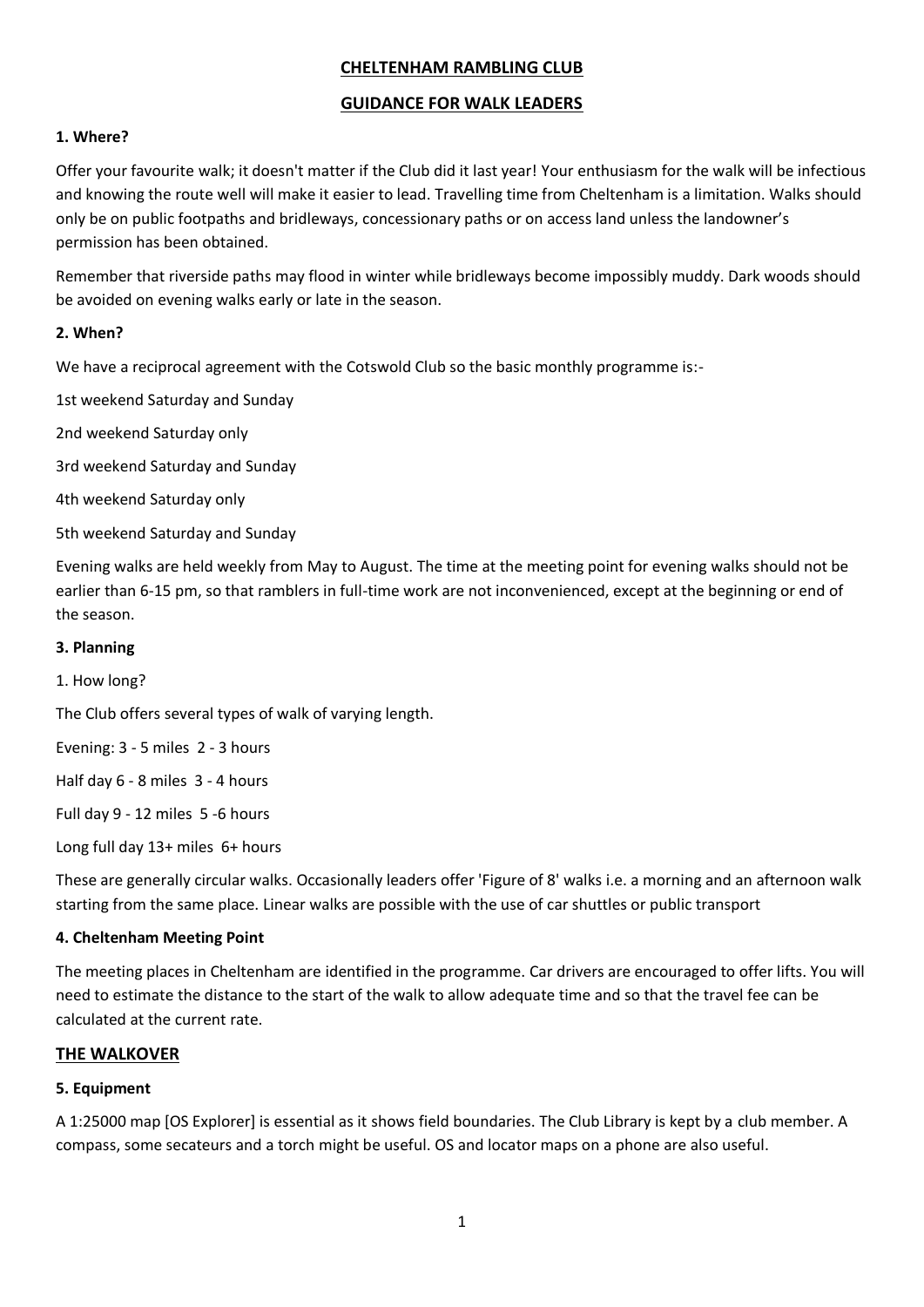## **6 Deputy Leader/ Backmarker**

Try to do the walkover with a fellow member as this will boost your confidence. He or she could lead the walk if you are unable to do so on the day. Committee members may be able to help. When a large number of ramblers are expected on the programmed day, a backmarker to accompany slower walkers is essential.

## **7. Starting Point**

Walks are usually planned around car parking spaces, so parking for up to 20 cars is necessary for some evening walks. If a pub car park is chosen, the permission of the landlord is obligatory. You should encourage patronage of the pub afterwards. Charges for public car parks must be noted in the programme.

Lay-bys used by HGV's are sometimes occupied overnight so should be avoided. Ramblers should be encouraged to share cars and disperse them around villages.

#### **8. En - route**

Make a note of any features which might be important later, e.g.crops, livestock etc. Any problems should be reported to the County Council. Note the terrain so that guidance is given in the programme notes, e.g. 'hilly', or 'could be muddy'. Look out for refreshment and comfort stops.

The final walkover needs to be within a few weeks of the actual walk.

Walks without walkovers should only be contemplated by experienced leaders when a small group is anticipated.

## **9. Timing**

Walkovers sometimes take slightly longer than the actual walk, but stiles cause delays to large groups. You will need to allow 10 to 15 minutes for tea/coffee stops. Evening and half-day walks tend to proceed at 2 m.p.h and full day walks at nearer 2.5 m.p.h. An hour should be added for every 1000 feet to be climbed.

#### **10. Lunch**

On full day walks, particularly in winter, many ramblers like to have the opportunity to shelter and eat warm food in a pub. Other ramblers need alternative shelter such as church porches. Inevitably pub lunches, especially on Sundays, are prone to slow service. Whereas a picnic lunch will often last less than 30 minutes, a pub meal usually lasts a full hour. Walk leaders should express their intention clearly in the programme. Should the latter be chosen, the landlord should be contacted to ascertain whether walkers are welcome, the type and price of food available. Landlords appreciate an indication of the numbers of meals wanted. Avoid overestimation! Sometimes a mobile phone call during the walk is helpful.

#### **11. Instructions to ramblers in the programme**

Leaders may ask members to phone them should ramblers intend to drive to the start of a walk directly. This is helpful when a walk is a long distance from Cheltenham in case of low numbers or bad weather, so it can be cancelled.

The walk information required by the Programme Secretary is shown on Page 4.

Leaders may stipulate 'No dogs' when they do not want dogs to on the walk. Where dogs are allowed, they should be on short leads at all times.

#### **ON THE DAY**

#### **12. At the start**

If possible, go to the meeting place in Cheltenham to ensure that everyone who needs a lift has one. If you cannot do so, ask someone else to be there. For safety reasons, count the number of walkers.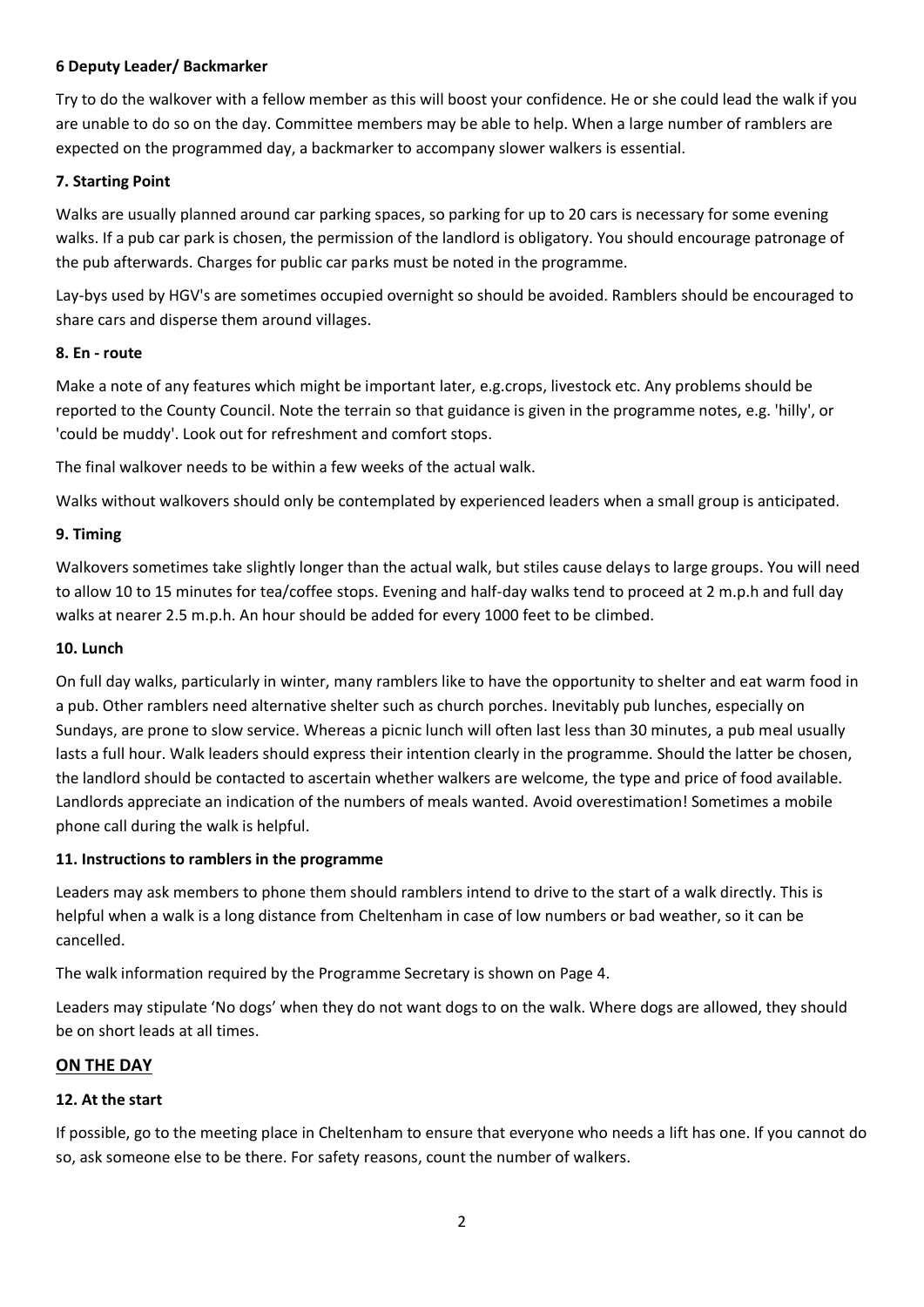Welcome everybody to the walk, especially those new to the club. Give out or ask for any notices. Ramblers often appreciate a few comments about matters of interest.

If you feel that anyone has come inadequately equipped for the walk, you may refuse to allow that person to walk. The same applies to members who bring dogs on 'no dog' walks. The Committee will support you if you have any of these issues.

## **13. During the walk**

When you stop to let the last person catch up, give them awhile to rest too. Don't just power on now that the group is back together.

Stop to admire the view, first of all it's beautiful. Secondly it's a great, subtle way of introducing small breaks if people are getting tired.

The Countryside Code should be respected. Gates should be shut unless previously left open. Ramblers should be encouraged to shout back about this and also about the presence of motor vehicles and bikes.

A backmarker is strongly advised as one can prevent the group becoming split or help a rambler in difficulties. This is particularly important in bad weather or darkness.

Both you and the backmarker should take a whistle. The Club's emergency code is:-

Two blasts - Slow down and make contact, we are losing you.

Four blasts - Stop we have an accident / illness / lost person.

Dogs must be closely controlled; they should be kept on a short lead at all times. Incidents caused by dogs are not covered by the Club's insurance.

#### **14. Safety First**

It is a rule of the Club that the Club accepts no liability for member's health or safety, so members walk at their own risk. Most problems can be overcome through common sense!

Thunderstorms can be frightening in open countryside. Do not shelter under trees! It is safer to squat down in the open. In mountainous areas, groups should descend promptly to a safer altitude.

If you do not possess a mobile phone make sure that somebody else on the walk has one. Be aware that mobiles do not work in some remote areas, so you may depend on a whistle!

Should a rambler decide to leave a walk before the end they should inform the leader and the leader should, if possible, advise the person that the Club no longer takes any responsibility for him or her.

Should you have concerns about the desirability or safety of a walk, for example because of extreme weather conditions, you have the right to cancel it or curtail the route.

#### **15. After the walk**

CRC is a sociable walking club so if convenient, nominate a pub or tea shop afterwards! Who knows, your fellow ramblers might even treat you!

#### **Remember!**

Without leaders there can be no walks so the Club encourages new leaders. Proposal forms are available from the Programme Secretary. The Club Officers and members of the Committee will be pleased to offer advice.

Alan Skidmore - Revised May2022